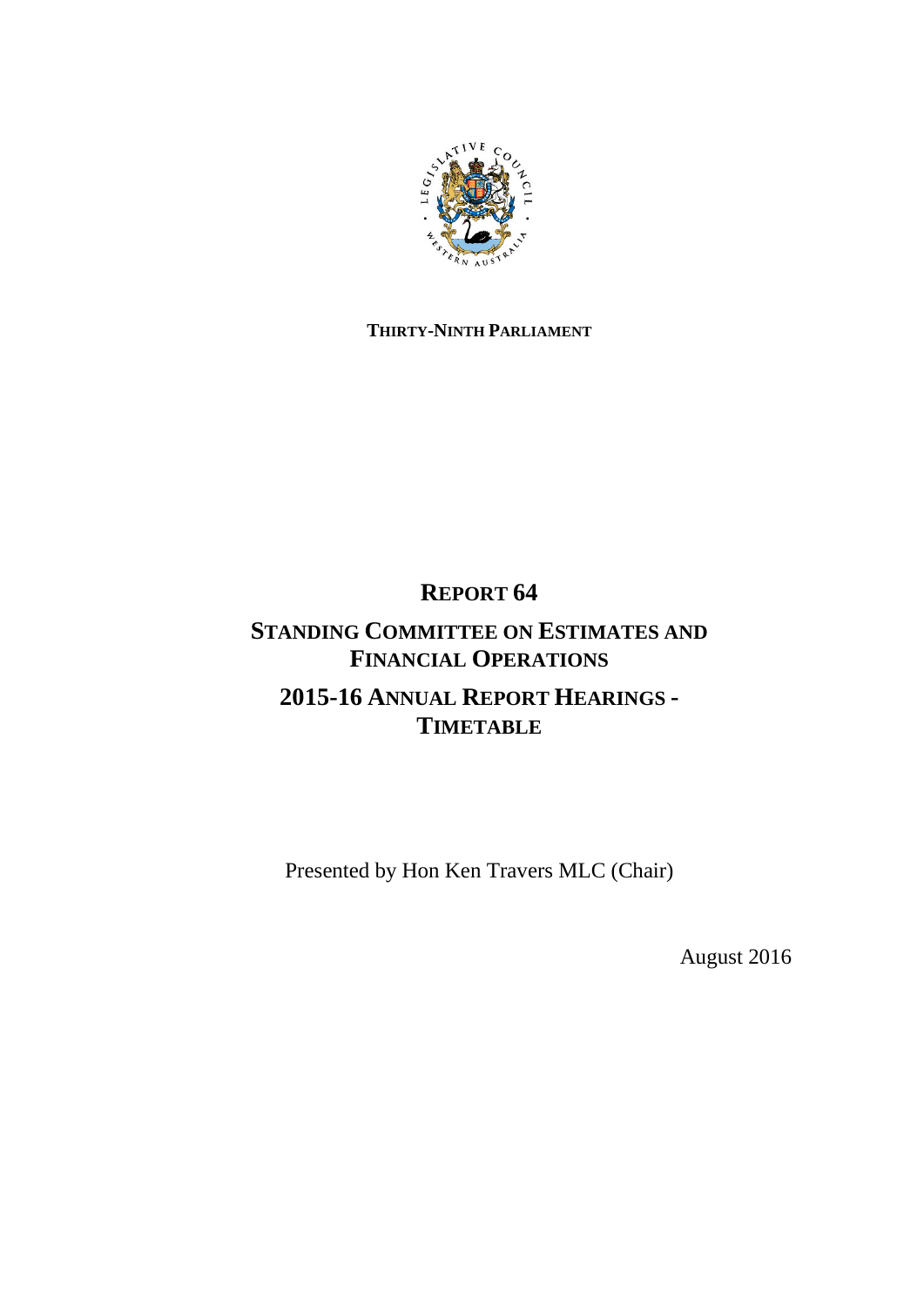# **STANDING COMMITTEE ON ESTIMATES AND FINANCIAL OPERATIONS**

### **Date first appointed:**

30 June 2005

# **Terms of Reference:**

The following is an extract from Schedule 1 of the Legislative Council Standing Orders:

## '**3. Standing Committee on Estimates and Financial Operations**

- 3.1 An *Estimates and Financial Operations Committee* is established.
- 3.2 The Committee consists of 5 Members, 3 of whom shall be non-government Members.
- 3.3 The functions of the Committee are to
	- (a) consider and report on
		- (i) the estimates of expenditure laid before the Council each year;
		- (ii) any matter relating to the financial administration of the State; and
		- (iii) any bill or other matter relating to the foregoing functions referred by the Council;

and

(b) consult regularly with the Auditor General.'

## **Members as at the time of this inquiry:**

| Hon Ken Travers MLC (Chair) | Hon Peter Katsambanis MLC (Deputy Chair) |
|-----------------------------|------------------------------------------|
| Hon Helen Morton MLC        | Hon Alanna Clohesy MLC                   |
| Hon Rick Mazza MLC -        |                                          |

### **Staff as at the time of this inquiry:**

| Alex Hickman (Advisory Officer (Legal)) | Anne Turner (Advisory Officer (Legal)) |
|-----------------------------------------|----------------------------------------|
| Mark Warner (Committee Clerk)           | Tracey Sharpe (Committee Clerk)        |

#### **Address:**

Parliament House, Perth WA 6000, Telephone (08) 9222 7222 lcco@parliament.wa.gov.au Website: http://www.parliament.wa.gov.au

**ISBN 978-1-925149-77-7**